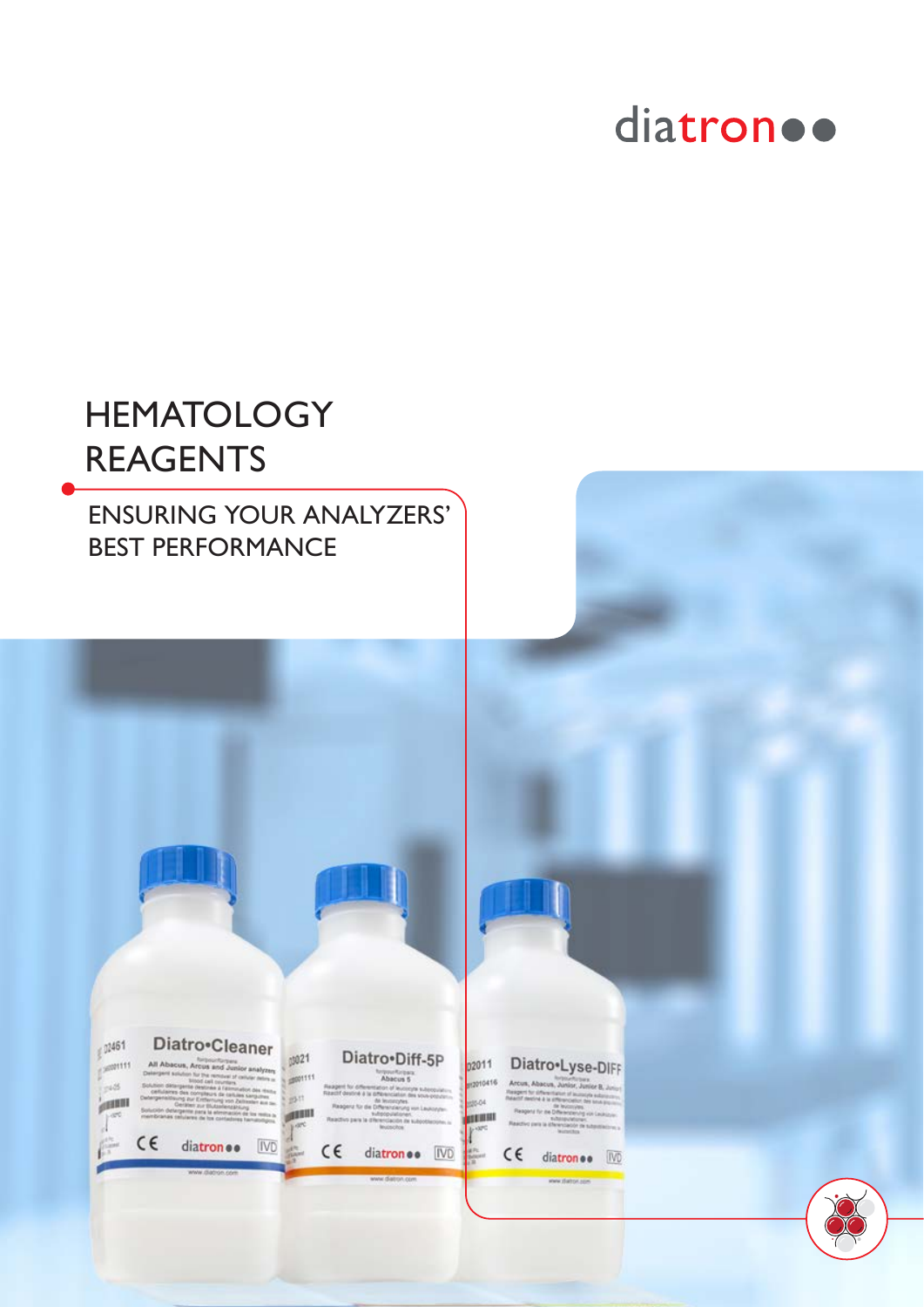# **OVERVIEW**

We have many years' experience in manufacturing high quality hematology reagents and it is important to use Diatron reagents with all Diatron hematology analyzers to achieve the best results. All raw materials used in the production of our reagents are thoroughly tested prior to use and extensive in process QC checks are conducted throughout the various stages of manufacture ensuring the quality of

our products. Our reagent production facility is ISO 13485 certified, complying with the highest quality standards and all reagent lots are performance checked prior to release for sale.

### SUMMARY OF CLEANING PRODUCTS AND RECOMMENDED CLEANING PROCEDURES FOR DIATRON ANALYZERS

| <b>Cleaner Type</b>                                                                | <b>Description</b>                                                            | <b>Recommendation</b>                                                                                                        | <b>Usage</b>                                                | <b>Limitations</b>                                                                                               |  |  |
|------------------------------------------------------------------------------------|-------------------------------------------------------------------------------|------------------------------------------------------------------------------------------------------------------------------|-------------------------------------------------------------|------------------------------------------------------------------------------------------------------------------|--|--|
| Diatro•Cleaner<br>Cat No5011 (11)<br>(10023233)<br>Cat No5015 (51)<br>(10023253)   | The standard<br>detergent-based<br>cleaning solution for<br>Diatron analyzers | It is used as system<br>cleaner and is<br>connected to the<br>analyzer at all times<br>and all models except<br>the Abacus 5 | Daily and/or as<br>needed                                   | Daily and/or as<br>needed                                                                                        |  |  |
| Diatro•Clenz<br>Cat No D6011 (11)<br>(10023273)<br>Cat No D6015 (51)<br>(10023279) | Enzymatic cleaning<br>solution                                                | Recommended for<br>systems with high<br>workload for more<br>effective cleaning                                              | Daily and/or as<br>needed                                   | None, can be used at<br>any time                                                                                 |  |  |
| Diatro•Clenz CC<br>Cat No D6051 (100 ml)<br>(10023282)                             | Concentrated<br>enzymatic<br>cleaning solution                                | Alternative emergency<br>cleaner for A5. Can<br>be used on other<br>Diatron analyzers.                                       | On Abacus 5: Daily<br>On other Diatron<br>system: As needed | Excess cleaning may<br>have a long term<br>effect on the tubing                                                  |  |  |
| Diatro•Hypoclean<br>Cat No D7011 (11)<br>(10023287)                                | Bleach-based strong<br>cleaning solution                                      | Recommended for<br>thorough cleaning,<br>emergency cleaning<br>or for disinfection of<br>analyzer tubing                     | As needed                                                   | Using as a regular<br>system cleaning<br>solution is not<br>recommended as<br>it can damage the<br>system tubing |  |  |
| Diatro•Hypoclean CC<br>Cat No D8011 (100 ml)<br>(10023301)                         | Concentrated bleach-<br>based cleaning<br>solution for the<br>Abacus 5 system | Recommended<br>cleaner for A5.<br>Can be used on other<br>Diatron analyzers                                                  | On Abacus 5: Daily<br>On other Diatron<br>system: As needed | Excess cleaning may<br>have a long term<br>effect on the tubing                                                  |  |  |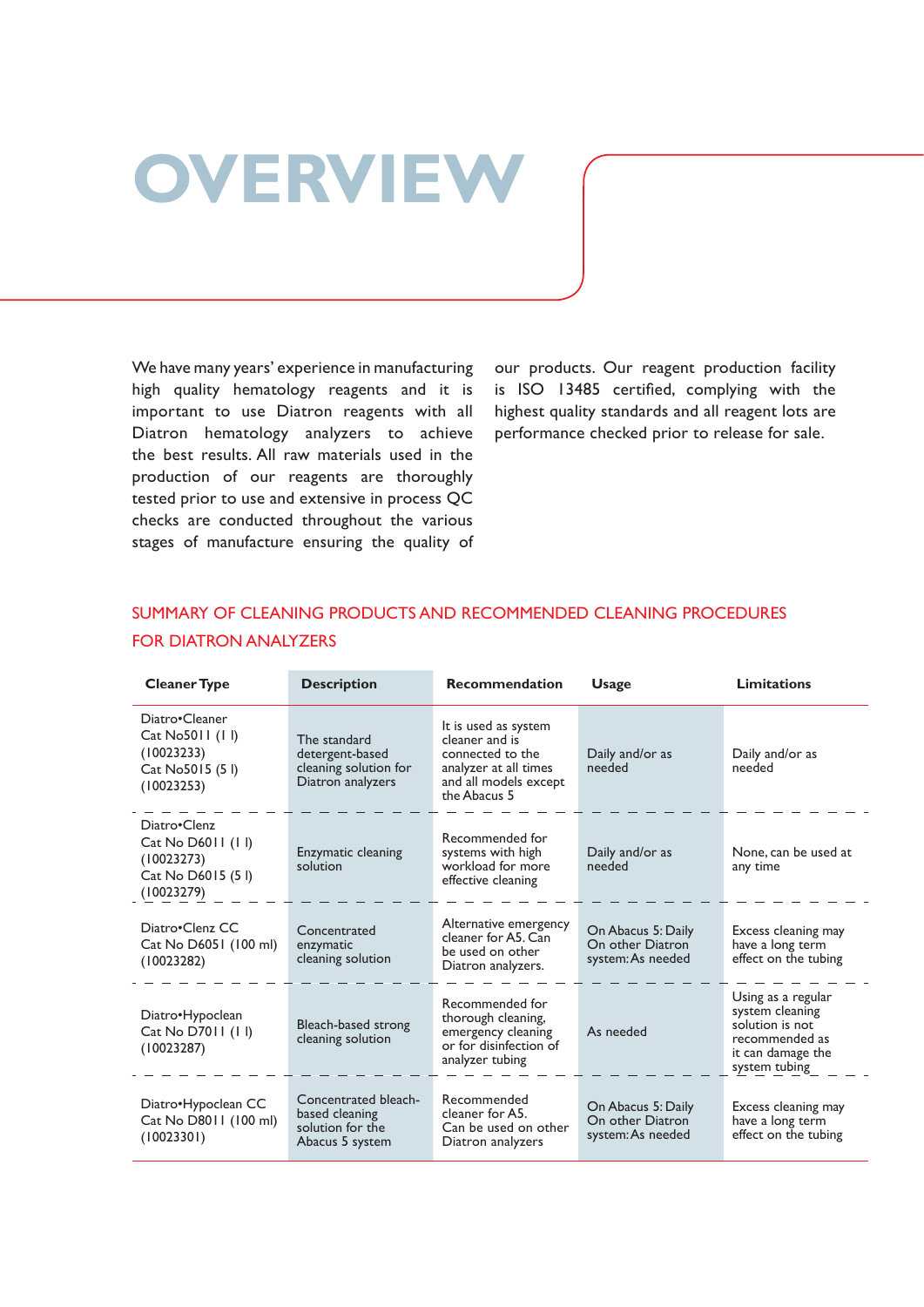## KEY FEATURES AND BENEFITS

#### ASSURED QUALITY

All reagents are registered and CE certified. Our reagent factory meets ISO 9001 and ISO 13485 standards. Each batch of reagent is performance tested, whilst strict specifications and large lot sizes ensure a minimal lot-to-lot variation.

#### ENVIRONMENTAL PROTECTION

All reagents are cyanide free, thus protecting both animal and human health and the environment while our technology guarantees excellent product stability.

#### LONG SHELF LIFE

All reagents have an un-opened shelf life of up to 3 years or even longer.

#### HEMATOLOGY REAGENTS FOR NON-DIATRON ANALYZERS

We are proud to provide high-performance reagents for many widely used analyzers in todays' hematology market. In comparative analyses, it showed that results obtained with Diatron reagents are as precise and reliable as those found with the original manufacturers' solutions. We continuously add to our product

range, in accordance with the needs of our partners. At present, our product portfolio includes reagents for hematology analyzers from the following companies: Horiba/ABX, Coulter, Abbott, Mindray and Sysmex.

For more information please visit our website at: www.diatron.com